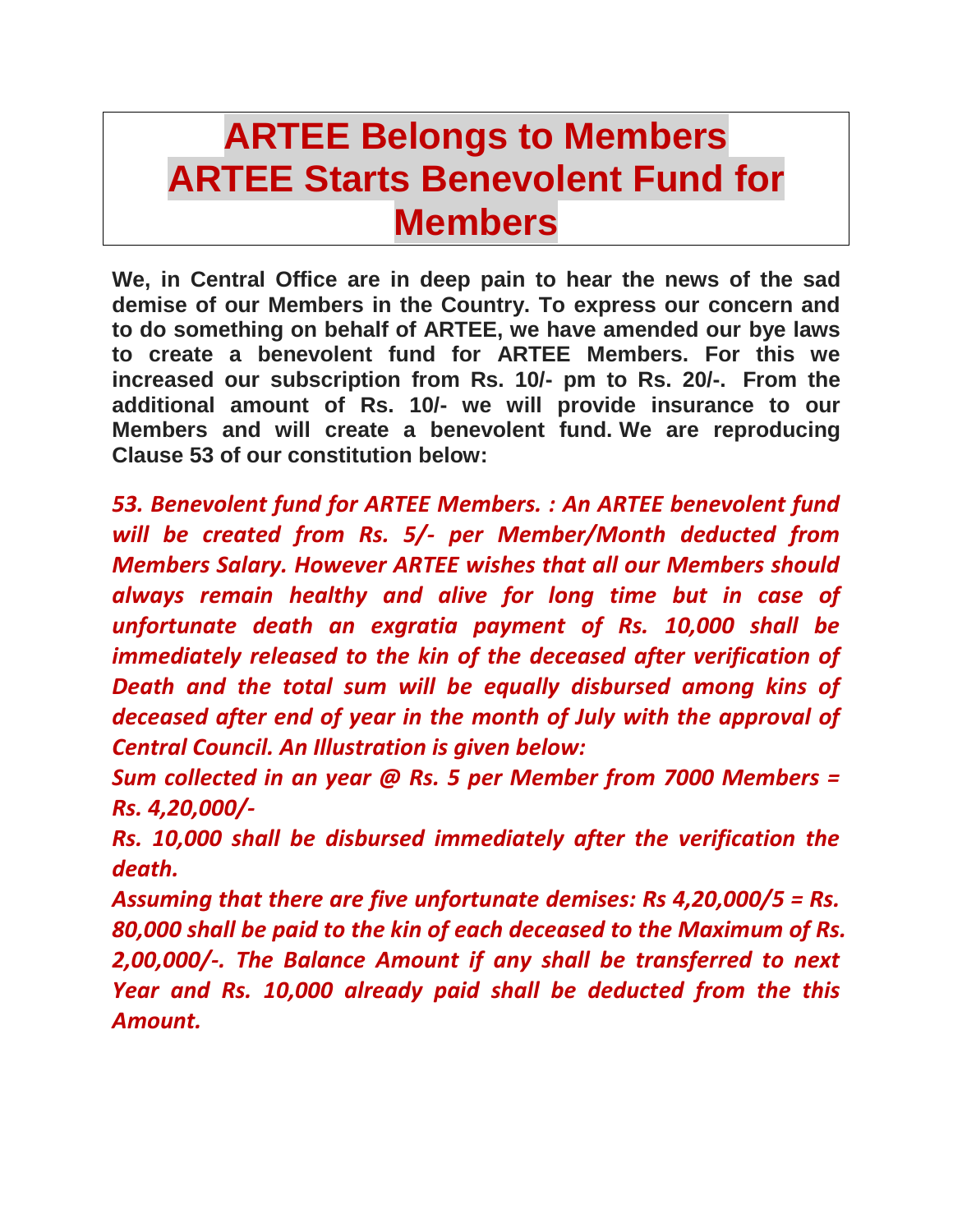*The Account with full transparency shall be published on Associations website / Filament. President, Gen. Secy. Treasurer shall be solely responsible for the transparency in disbursement in this fund. If Any Member have any doubt he can initiate legal proceedings against responsible persons after following clause 44.*

**But unfortunately due to the Court Cases filed against ARTEE by Sh. Prokash Chakraborty and Sh. Ashwani Dagar, this year subscription could not be collected @ Rs 20/ per month. Some stations, however very less in number, sent subscription @ Rs. 20/- per month. So a good initiative is delayed, but we are a responsible welfare Association and we have responsibilities towards our Members.**

**In the meeting of Central Executive dated 27.10.16, It is decided for a beginning in this direction. To begin with Central Office decided to pay Rs. 10,000/- from its existing fund to the dependents of all our deceased Members in this Financial Year 2016-17. It is also decided that this amount will be adjusted from the amount of benevolent fund to be received in the Financial Year 2017-18.**

## **Documents required for claim**

**[1].** *Two Copies of Death Certificates issued by authenticated civic agencies like Municipal Corporations etc. and Proof of Nomination like Joint ID in which deceased Member and Nominee's Relation is clear.*

**[2].** *(a). In the absence of Nomination, disbursement will be done as per will of the deceased and in the absence of Nomination and will both, Succession certificate will be required as per law of the land. The Association shall not*